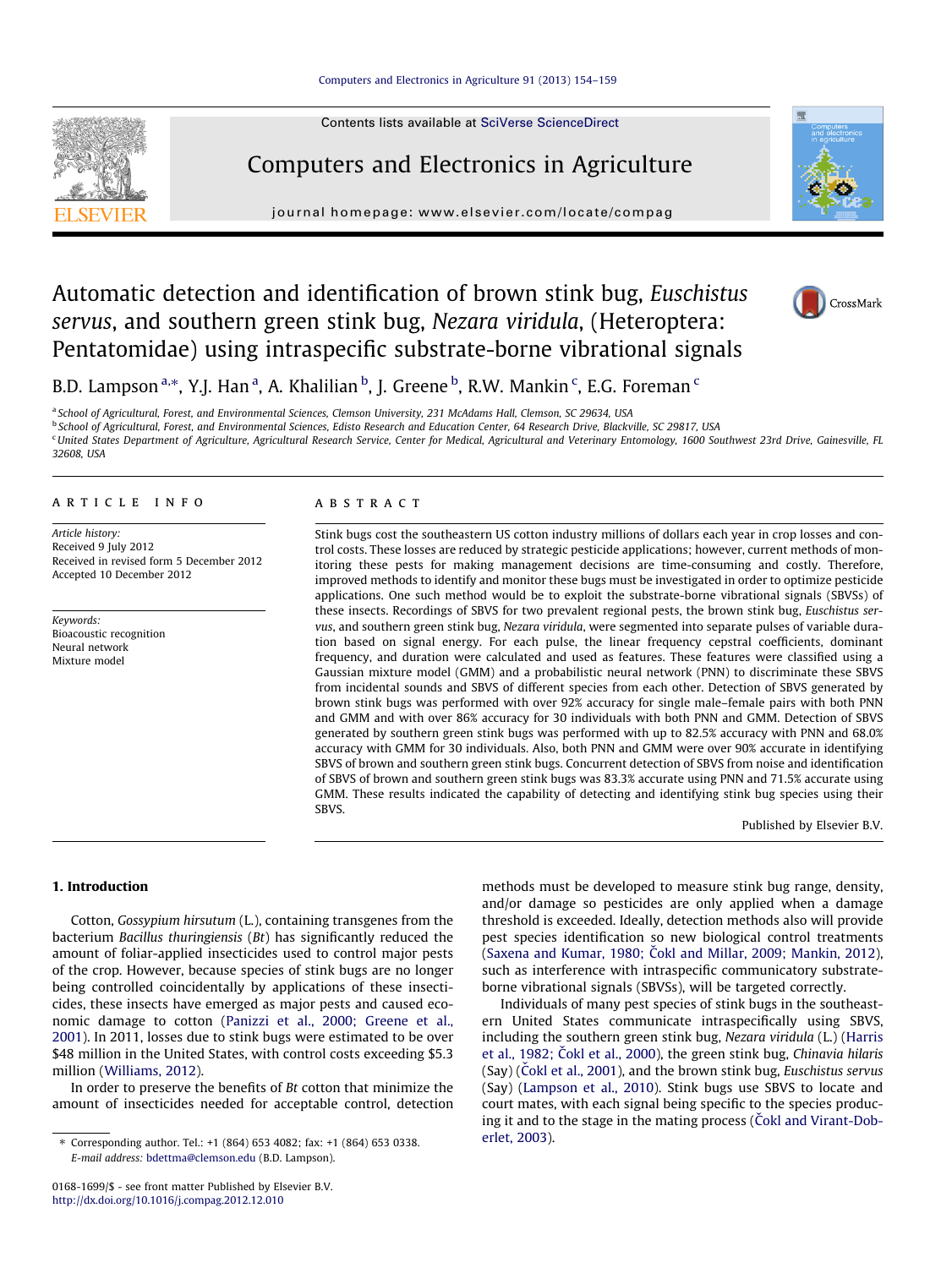Previous research on classifying insect sounds can be divided into three categories – detection, monitoring, and identification ([Mankin et al., 2011\)](#page-5-0). Detection and monitoring involve classification of sounds of predefined types from background noise over short or long periods. Identification involves classifying predefined sounds into targeted categories, e.g. the species, family, order, or males and females of a particular species that produced them.

Accurate automatic identification of insect communication sounds has been shown using linear frequency cepstral coefficients (LFCCs) as features classified with Gaussian mixture models (GMMs) or probabilistic neural networks (PNNs). Previous research on cicadas, which use a tymbal mechanism to produce sound, classify sounds from family Cicadidae into genera with accuracies of 94.4% using GMM and up to 97.9% using PNN using dominant frequency, segment duration, and 23 LFCCs as features ([Ganchev and](#page-5-0) [Potamitis, 2007; Ganchev et al., 2007\)](#page-5-0); however, the previous research only used high quality recordings with high signal-to-noise ratios. In order to develop a model for detection and/or monitoring, the model must be presented with segments of high energy noise and be able to differentiate those noise segments from insect sounds.

Accurate automatic detection of insect sounds has also been performed by distinguishing incidental vibrations (e.g. moving, eating, or tunneling) of different species from noise using cepstral features with GMM classification. Sounds of the red palm weevil were automatically detected from noise with up to 98.8% accuracy using GMM as the classification method and mel-frequency cepstral coefficients as features [\(Pinhas et al., 2008](#page-5-0)). Also, sounds of the red palm weevil were automatically detected from noise with over 96.9% accuracy and sounds of the rice weevil were detected with 100% accuracy with GMM classification using dominant frequency and 23 LFCCs as features ([Potamitis et al., 2009](#page-5-0)). However, no research focuses on using these techniques for automatic detection of insect vibrational communication or for concurrent detection and species identification.

The objective of this research was to detect and identify the SBVS of the brown stink bug, E. servus, and the southern green stink bug, N. viridula, on cotton by utilizing state-of-the-art identification and detection techniques. These techniques included variable-length segmentation, which has been shown to outperform fixed-length segmentation, and the addition of dominant frequency and segment length as features, which have been shown to increase accuracy of species identification [\(Potamitis et al.,](#page-5-0) [2006, 2009;Ganchev and Potamitis, 2007\)](#page-5-0).

Piezoelectric transducers have replaced microphones for recording SBVS as microphones do not record vibrations through soil and/or woody substrates well. Popular piezoelectric transducers include accelerometers, ultrasonic transducers, and film transducers [\(Mankin et al., 2011\)](#page-5-0). For this study, a piezoelectric accelerometer was used for recording SBVS.

## 2. Methods and materials

## 2.1. Rearing of insects and plants

Over 100 adults of brown and southern green stink bugs were used for this experiment, including some reared from eggs from mated females in the laboratory and some collected from fields of cotton and soybeans at the Edisto Research and Education Center near Blackville, South Carolina, in late spring and early summer of 2008. Stink bugs were reared and/or held in multiple plastic cages and fed a diet of fresh green beans and raw peanuts [\(Harris](#page-5-0) [and Todd, 1981](#page-5-0)). The cages were held in a controlled environment room at 30 °C and 70% relative humidity with a photoperiod of 14:10 (L:D) h. Three plants of cotton, Gossypium hirsutum (L.), variety DP 164 B2RF (Delta and Pine Land 164 Bollgard 2 Roundup-Ready Flex) were held in plastic black pots 27.9 cm in diameter and 24.1 cm tall. The plants varied in height from 0.6 m to 0.9 m and were blooming and setting bolls during experimentation.

## 2.2. Recording SBVS

All recordings were made from 23 to 26 June 2008 with sexually mature adult bugs between 0900 and 2100 h in an anechoic chamber located at the USDA Center for Medical, Agricultural, and Veterinary Entomology in Gainesville, Florida. Recordings were made using an accelerometer (Model 4370, Brüel & Kjær, Naerum, Denmark) attached to the cotton plant by alligator clips at 55 cm above the soil. This setup was enclosed in a 0.6  $\times$  0.6  $\times$  1.2 m wire mesh cage to contain the insects.

Ten recordings of 90 s each were made of individual pairs of a male and a female of the brown stink bug (BSB). Then, to consider environments with increased incidental noise, ten recordings of 90 s each were made of 30 individuals of the BSB. Ten recordings of 90 s each were also made of 30 individuals of the southern green stink bug (SGSB). Recordings were amplified 20 dB using a charge amplifier (Model 2635, Brüel & Kjær, Naerum, Denmark) and 30 dB using a secondary amplifier (Model 2610, Brüel & Kjær, Naerum, Denmark) and then bandpass-filtered between 70 and 2000 Hz before being digitized at 44.1 kHz using a speech-analysis system (Model 4300B, Kay Elemetrics Corp., Lincoln Park, NJ).

## 2.3. Vibrational data analysis and recognition

An algorithm was written using Visual Studio ([Microsoft, 2007\)](#page-5-0) to calculate the features of the SBVS recorded. First, each 90-s recording was reduced 10 $\times$  to a sample frequency of 4.41 kHz and divided into 6 segments of 15 s each to reduce computational demand. These segments were further divided into pulses using the procedure described by [Ganchev et al. \(2007\).](#page-5-0) The frame energy of each segment was calculated using:

$$
E_{use}(k) = \sum_{i=1}^{K_{frame}} (x(kL + i))^2 \text{ for } k = 0, 1, ..., M - 1
$$

where  $x(i)$  is the input signal, k is the frame index,  $K_{frame}$  is the frame size, L is the predefined step size that determines the overlap between successive frames, and:

$$
M = floor\left(\frac{N_{rec} - K_{frame} + L}{L}\right)
$$

where the floor operator stands for rounding toward the smaller integer value, and  $N_{\text{rec}}$  is the total number of samples in the recording. A frame size of  $K_{\text{frame}} = 44$  and a step size of  $L = 5$  was used, which corresponds to a frame duration of 10.0 ms and a step duration of 1.13 ms. The start of a pulse was defined when  $E_{use}$  exceeded the upper threshold,  $T_{\text{high}}$ , and the pulse continued until  $E_{\text{use}}$  was reduced below the lower threshold,  $T_{low}$ . These thresholds were defined as:

$$
T_{high}(k) = 0.96 \cdot T_{high}(k-1) + 0.04 \cdot E_{use}(k-1)
$$

$$
T_{\text{low}}(k) = 0.75 \cdot T_{\text{high}}(k)
$$

for  $k = 1, 2, \ldots, M$  where  $T_{\text{high}}(0) = E_{\text{use}}(0)$ . Two pulses separated by 12 ms or less were combined into one pulse.

Then, LFCCs were calculated for each pulse. First, the input signal for each pulse were multiplied by a Hamming window and subjected to a discrete Fourier transform (DFT), and the output energy from the DFT was multiplied by the amplitude gain of each of 32 overlapping, triangular filters with a length of 11.5 Hz, covering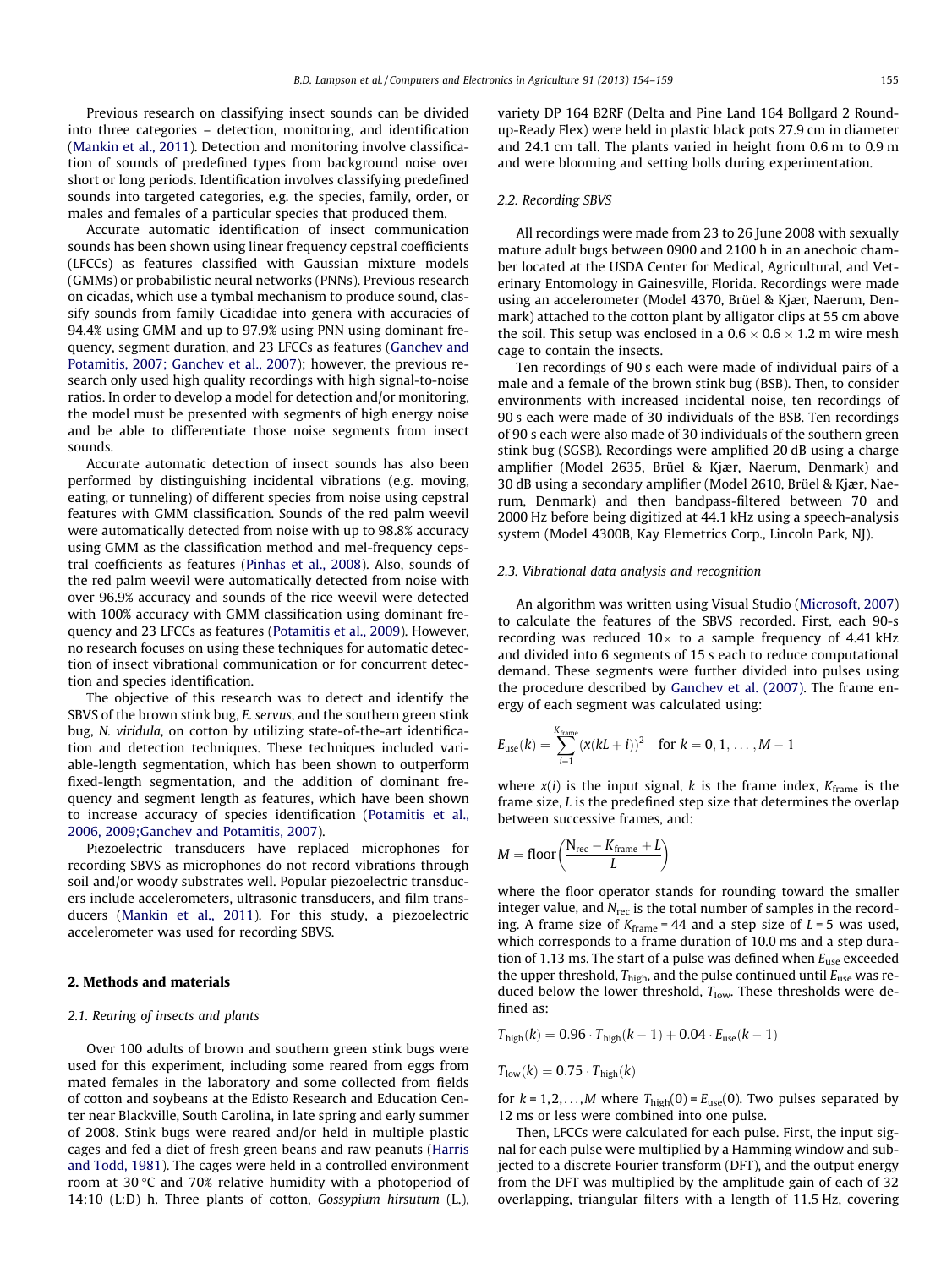60–250 Hz. The log-energy filterbank outputs were then subjected to a discrete cosine transform (DCT):

$$
LFCC_j = \sum_{i=1}^B \left( X_i \cos \left( j \left( i - \frac{1}{2} \right) \frac{\pi}{B} \right) \right) \text{ for } i = 0, 1, \ldots, J
$$

where  $X_i$  are the log-energy filterbank outputs, *j* is the order of the LFCC, *J* is the number of LFCCs calculated, *i* is redefined in this equation as a filter index, and  $B = 32$  is the number of filters. The 0th order LFCC was discarded, and the 1st through 24th order LFCCs were selected to be used in the identification process. Various numbers of LFCCs were tested to determine contributions of higher order LFCCs. The dominant frequency and duration were also used as features. Cepstral mean subtraction and dynamic range normalization were applied to all features.

Classification models, GMM and PNN, were made using these features. The 10-fold cross-validation method was used to verify each model, which includes dividing the dataset randomly into 10 subsets and repeating the holdout method ten times using each subset as the testing set exactly once. The classification criterion for classifying feature vector  $X$  to population  $i$  using PNN was:

$$
g_i(X) > g_j(X) \quad \text{for all } j \neq i
$$

where 
$$
g_i(X) = \frac{1}{(2\pi)^{p/2} \sigma^p n_i} \sum_{k=1}^{n_i} e^{\frac{-\|X-X_{ik}\|^2}{2\sigma^2}}
$$
 for  $i = 1, 2, ..., N$ 

where p is length of each feature vector,  $\sigma$  is the spread,  $n_i$  is the number of feature vectors for population *i*,  $X_{ik}$  is the kth feature vector for population i, N is the number of populations, k is redefined in this equation as an index over feature vectors, and  $i$  and  $j$  are redefined as population indexes. A population was defined as a set of pulses classified as either SBVS from a particular stink bug species or incidental noise. The classification criterion for classifying feature vector  $X_k$  to mixture component *i* for the GMM was:

$$
h_i(X_k) > h_j(X_k) \quad \text{for all } j \neq i
$$

where  $h_i(X_k)$  is the probability the feature vector  $X_k$  belongs to mixture component  $i$  or posterior probability,  $i$  and  $j$  are redefined as mixture component indexes, k is a feature vector index, and:

$$
h_i(X_k) = \frac{\alpha_i \varphi(X_k | \mu_i, \Sigma_i)}{\sum_{j=1}^J \alpha_j \varphi(X_k | \mu_j, \Sigma_j)}
$$

**College** 

where  $\alpha_i$  is the weight for the *i*th mixture component, *J* is the number of mixture components, and the mixture density function:

$$
\varphi(X_k|\mu_i, \Sigma_i) = \frac{1}{\left((2\pi)^p |\Sigma_i|\right)^{1/2}} e^{-\frac{(X_k - \mu_i)' \Sigma_i^{-1} (X_k - \mu_i)}{2}} \tag{1}
$$

where p is length of each feature vector,  $\Sigma_i$  is the covariance of the ith mixture component, and  $\mu_i$  is the mean of the ith mixture component. Parameters  $\alpha_i$ ,  $\mu_i$ ,  $\Sigma_i$  were calculated iteratively using the Expectation Maximization (EM) algorithm until convergence of the likelihood function:

$$
L(X|\alpha_i, \mu_i, \Sigma_i) = \prod_{k=1}^n \left( \sum_{j=1}^J \alpha_j \varphi\left(X_k | \mu_j, \Sigma_j\right) \right)
$$

where  $n$  is the number of feature vectors,  $k$  is a feature vector index,  $j$  and  $i$  are mixture component indexes,  $J$  is the number of mixture components,  $\alpha_i$  is the weight for the *j*th cluster, and the mixture density function is described in Eq. (1). Two mixture components  $(K = 2)$  were used for either identification or detection, and three mixture components  $(K = 3)$  were used for concurrent identification and detection. The training set was used to calculate the initial parameters  $\alpha_i$ ,  $\Sigma_i$ , and  $\mu_i$ , but the testing set was used in the EM algorithm.

Both the GMM and PNN were performed using MATLAB ([Math-](#page-5-0)[Works, 2010\)](#page-5-0). The PNN was performed using the 'newpnn' and 'sim' functions, using a spread of 0.50. The GMM was performed using the 'gmdistribution.fit' function, with the start parameter given as a structure array using the mean, covariance, and mixing proportion matrices calculated from the training set.

First, classification models were made to detect SBVS of single pairs of BSB, 30 individuals of BSB, and also 30 individuals of SGSB from incidental noise. For detection of BSB and SGSB, all pulses were manually labeled as 'positive' or 'negative'. A 'positive' label indicated a clearly identified stink bug vibrational signal in the pulse. A 'negative' label indicated the pulse did not contain any SBVS. False positives were defined in the classification model as incorrectly classifying a 'negative' pulse as 'positive', and false negatives were defined in the classification model as incorrectly classifying a 'positive' pulse as 'negative'.

Then, classification models were made to identify SBVS of BSB and SGSB, and pulses were manually labeled as 'brown' or 'southern green', respectively. Pulses which did not contain any SBVS were discarded. False match 'A' was defined as the classification model incorrectly identifying a 'brown' pulse as 'southern green', and false match 'B' was defined as the classification model incorrectly identifying a 'southern green' pulse as 'brown'.

Then, classification models were designed to concurrently detect and identify BSB and SGSB from incidental noise. All pulses were manually labeled as 'brown', 'southern green', or 'noise'. A 'brown' or 'southern green' label indicated a clearly identified vibrational signal in the pulse from BSB or SGSB, respectively. A 'noise' label indicated the pulse did not contain any 'brown' or 'southern green' SBVS. False match ' $A_B$ ' was defined as incorrectly identifying a 'brown' pulse as 'southern green', and false match 'A<sub>N</sub>' was defined as incorrectly identifying a 'brown' pulse as 'noise'. Likewise, false match 'BA' was defined as incorrectly identifying a 'southern green' pulse as 'brown', and false match ' $B_N$ ' was defined as incorrectly identifying a 'southern green' pulse as a 'noise' pulse. In addition, false match ' $N_A$ ' was defined as incorrectly identifying 'noise' as a 'brown' pulse, and false match ' $N_B$ ' was defined as incorrectly identifying 'noise' as a 'southern green' pulse.

## 3. Results

## 3.1. Detection of SBVS of BSB and SGSB from incidental noise

From the recordings of single pairs of BSB, 2009 stink bug pulses and 1352 noise pulses were identified. Pulses were correctly identified with up to 94.1% accuracy with PNN, using dominant frequency, duration, and 1st through 6th order LFCCs as features (Table 1). Pulses were correctly identified with up to 92.5% accuracy with GMM, using dominant frequency, duration, and 1st through 8th order LFCCs as features [\(Table 2\)](#page-3-0).

#### Table 1

Accuracy of probabilistic neural network to detect substrate-borne vibrational signals from male–female pairs of Euschistus servus using dominant frequency, duration, and 4–24 linear frequency cepstral coefficients (LFCCs).

| No. of LFCCs | Correct (%) |      | False $ (\%)$ |  |
|--------------|-------------|------|---------------|--|
| 4            | 93.4        | 3.54 | 3.09          |  |
| 6            | 94.1        | 2.86 | 3.03          |  |
| 8            | 93.5        | 3.03 | 3.48          |  |
| 12           | 92.7        | 3.33 | 3.93          |  |
| 16           | 92.3        | 3.93 | 3.78          |  |
| 20           | 92.5        | 3.66 | 3.84          |  |
| 24           | 91.8        | 4.02 | 4.17          |  |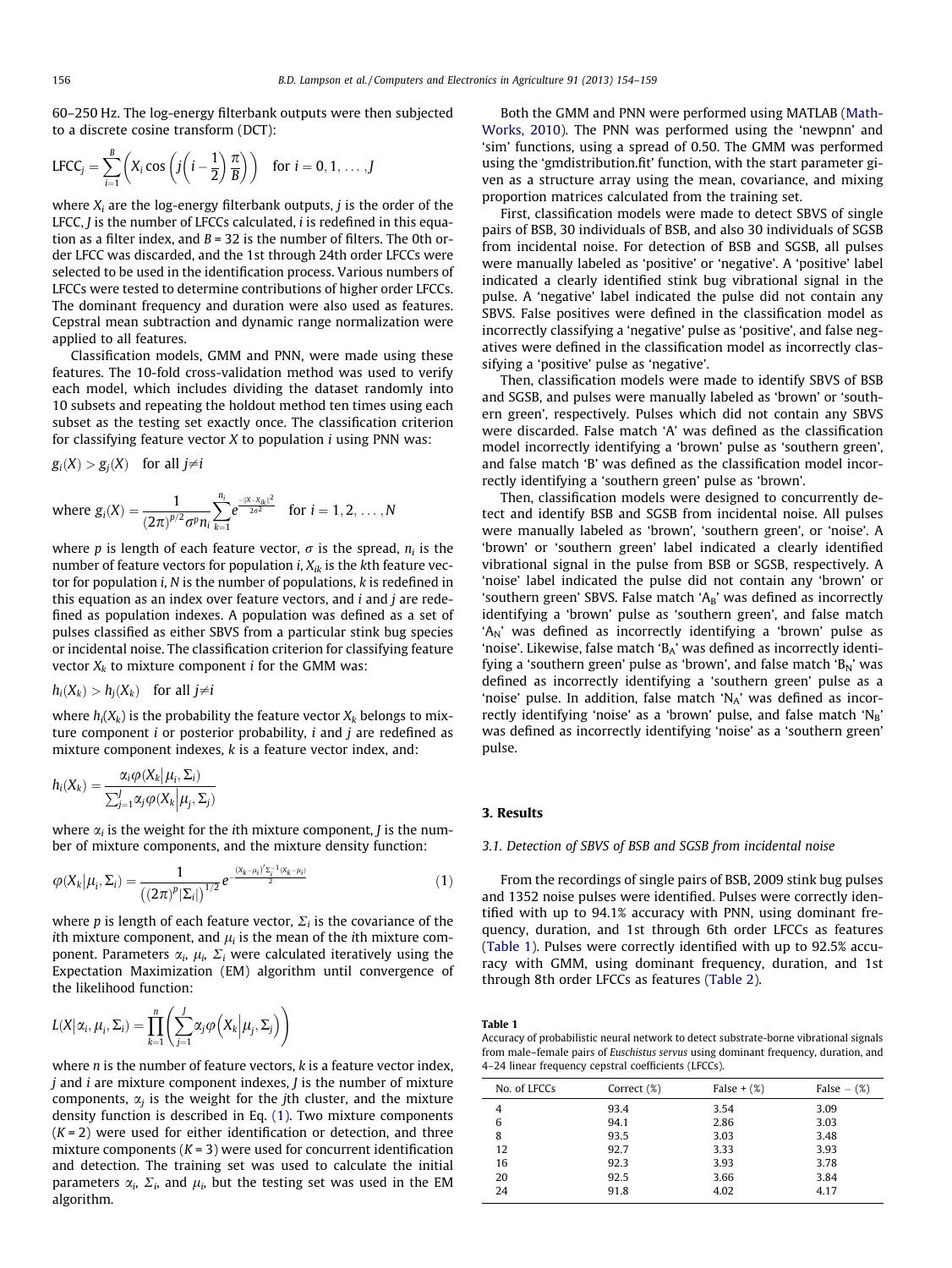#### <span id="page-3-0"></span>Table 2

Accuracy of Gaussian mixture model to detect substrate-borne vibrational signals from male–female pairs of Euschistus servus, using dominant frequency, duration, and 4–24 linear frequency cepstral coefficients (LFCCs).

| No. of LFCCs | Correct (%) | False $+$ $(\%)$ | False $ (\%)$ |
|--------------|-------------|------------------|---------------|
| 4            | 92.5        | 3.99             | 3.51          |
| 6            | 92.1        | 3.27             | 4.58          |
| 8            | 92.5        | 3.21             | 4.28          |
| 12           | 92.3        | 3.30             | 4.40          |
| 16           | 91.6        | 3.63             | 4.76          |
| 20           | 90.5        | 4.55             | 4.91          |
| 24           | 90.7        | 4.97             | 4.34          |

#### Table 3

Accuracy of probabilistic neural network to detect substrate-borne vibrational signals from 30 Euschistus servus, using dominant frequency, duration, and 4–24 linear frequency cepstral coefficients (LFCCs).

| No. of LECCs | Correct (%) | False $+$ $(\%)$ | False $ (\%)$ |
|--------------|-------------|------------------|---------------|
| 4            | 89.1        | 3.69             | 7.21          |
| 6            | 90.7        | 3.49             | 5.76          |
| 8            | 89.2        | 4.49             | 6.35          |
| 12           | 88.9        | 4.69             | 6.39          |
| 16           | 88.4        | 4.87             | 6.77          |
| 20           | 88.6        | 4.90             | 6.52          |
| 24           | 88.2        | 4.97             | 6.87          |

#### Table 4

Accuracy of Gaussian mixture model to detect substrate-borne vibrational signals from 30 Euschistus servus, using dominant frequency, duration, and 4–24 linear frequency cepstral coefficients (LFCCs).

| No. of LFCCs<br>Correct (%) |      | False $+(%)$ | False $ (\%)$ |  |
|-----------------------------|------|--------------|---------------|--|
| 4                           | 78.3 | 15.1         | 6.63          |  |
| 6                           | 85.5 | 10.5         | 4.00          |  |
| 8                           | 86.0 | 9.15         | 4.90          |  |
| 12                          | 85.5 | 8.53         | 5.94          |  |
| 16                          | 74.2 | 21.0         | 4.76          |  |
| 20                          | 70.8 | 24.9         | 4.25          |  |
| 24                          | 71.1 | 24.5         | 4.42          |  |

### Table 5

Accuracy of probabilistic neural network to detect substrate-borne vibrational signals from 30 Nezara viridula, using dominant frequency, duration, and 4–24 linear frequency cepstral coefficients (LFCCs).

| No. of LFCCs | Correct (%) | False $+$ $(\%)$ | False $ (\%)$ |
|--------------|-------------|------------------|---------------|
| 4            | 82.5        | 8.61             | 8.86          |
| 6            | 81.4        | 7.31             | 11.3          |
| 8            | 79.2        | 8.24             | 12.5          |
| 12           | 77.1        | 9.09             | 13.8          |
| 16           | 75.8        | 9.48             | 14.7          |
| 20           | 76.1        | 9.37             | 14.5          |
| 24           | 76.3        | 9.45             | 14.2          |
|              |             |                  |               |

From the recordings of 30 BSB, 1373 'positive' pulses and 1524 'negative' pulses were identified. The average dominant frequency for 'negative' pulses was 104 Hz and the average dominant frequency for 'positive' pulses was 105 Hz. Pulses were correctly identified using PNN with up 90.7% accuracy, using dominant frequency, duration, and 1st through 6th LFCCs as features (Table 3). Pulses were correctly identified with up 86.0% accuracy with GMM, using dominant frequency, duration, and 1st through 8th order LFCCs as features (Table 4). The average dominant frequency for false positives was 115 Hz, and the average dominant frequency for false negatives was 112 Hz for the PNN model, using dominant frequency, duration, and 1st through 6th LFCCs as features. The average dominant frequency for correct 'positive' pulses

#### Table 6

Accuracy of Gaussian mixture model to detect substrate-borne vibrational signals from 30 Nezara viridula, using dominant frequency, duration, and 4–24 linear frequency cepstral coefficients (LFCCs).

| No. of LFCCs | Correct (%) | False $+(%)$ | False $ (\%)$ |
|--------------|-------------|--------------|---------------|
| 4            | 61.9        | 7.45         | 30.7          |
| 6            | 61.9        | 7.88         | 30.2          |
| 8            | 62.1        | 8.19         | 29.8          |
| 12           | 68.0        | 10.4         | 21.6          |
| 16           | 66.0        | 21.5         | 12.5          |
| 20           | 62.4        | 22.1         | 15.5          |
| 24           | 48.9        | 13.8         | 37.3          |
|              |             |              |               |

Table 7

Accuracy of probabilistic neural network to identify substrate-borne vibrational signals of Nezara viridula and Euschistus servus, using dominant frequency, duration, and 4–24 linear frequency cepstral coefficients (LFCCs). False match 'A' was defined as incorrectly identifying an E. servus signal as a N. viridula signal, and false match 'B' was defined as incorrectly identifying an N. viridula signal as a E. servus signal.

| No. of LFCCs | Correct (%) | False $A(x)$ | False B $(\%)$ |  |
|--------------|-------------|--------------|----------------|--|
| 4            | 91.6        | 5.43         | 3.00           |  |
| 6            | 93.3        | 4.80         | 1.89           |  |
| 8            | 93.8        | 4.44         | 1.78           |  |
| 12           | 93.4        | 4.41         | 2.15           |  |
| 16           | 93.1        | 4.58         | 2.35           |  |
| 20           | 92.8        | 4.55         | 2.63           |  |
| 24           | 92.9        | 4.78         | 2.29           |  |

was 104 Hz, and the average dominant frequency for correct 'negative' pulses was 93.7 Hz for the PNN model, using dominant frequency, duration, and 1st through 6th LFCCs as features.

From the recordings of 30 SGSB, 2166 stink bug pulses and 1389 noise pulses were identified. The average dominant frequency for 'negative' pulses was 89.5 Hz, and the average dominant frequency for 'positive' pulses was 114 Hz. Pulses were correctly identified with up to 82.5% accuracy with PNN, using 1st through 4th order LFCCs as features (Table 5) and up to 68.0% accuracy with GMM, using dominant frequency, duration, and 1st through 12th LFCCs as features (Table 6). The average dominant frequency for false positives was 111 Hz, and the average dominant frequency for false negatives was 93.4 Hz for the PNN model, using dominant frequency, duration, and 1st through 4th LFCCs as features. The average dominant frequency for correct 'positive' pulses was 118 Hz, and the average dominant frequency for correct 'negative' pulses was 83.5 Hz for the PNN model, using dominant frequency, duration, and 1st through 4th LFCCs as features.

#### 3.2. Identification of SBVS of BSB and SGSB

Overall, 3482 pulses were classified- 2166 belonging to SGSB and 1373 belonging to BSB. Pulses were correctly identified with up to 93.8% accuracy with PNN (Table 7) and up to 90.6% accuracy with GMM [\(Table 8\)](#page-4-0), using dominant frequency, duration, and 1st through 8th order LFCCs as features.

## 3.3. Concurrent detection and identification of SBVS of BSB and SGSB from incidental noise

Overall, 6452 pulses were classified- 2913 noise pulses, 2166 pulses belonging to SGSB and 1373 pulses belonging to BSB. Pulses were correctly identified with up to 83.3% accuracy with PNN, using dominant frequency, duration, and 1st through 6th order LFCCs as features [\(Table 9](#page-4-0)), and up to 71.5% accuracy with GMM, using dominant frequency, duration, and 1st through 8th LFCCs as features [\(Table 10\)](#page-4-0).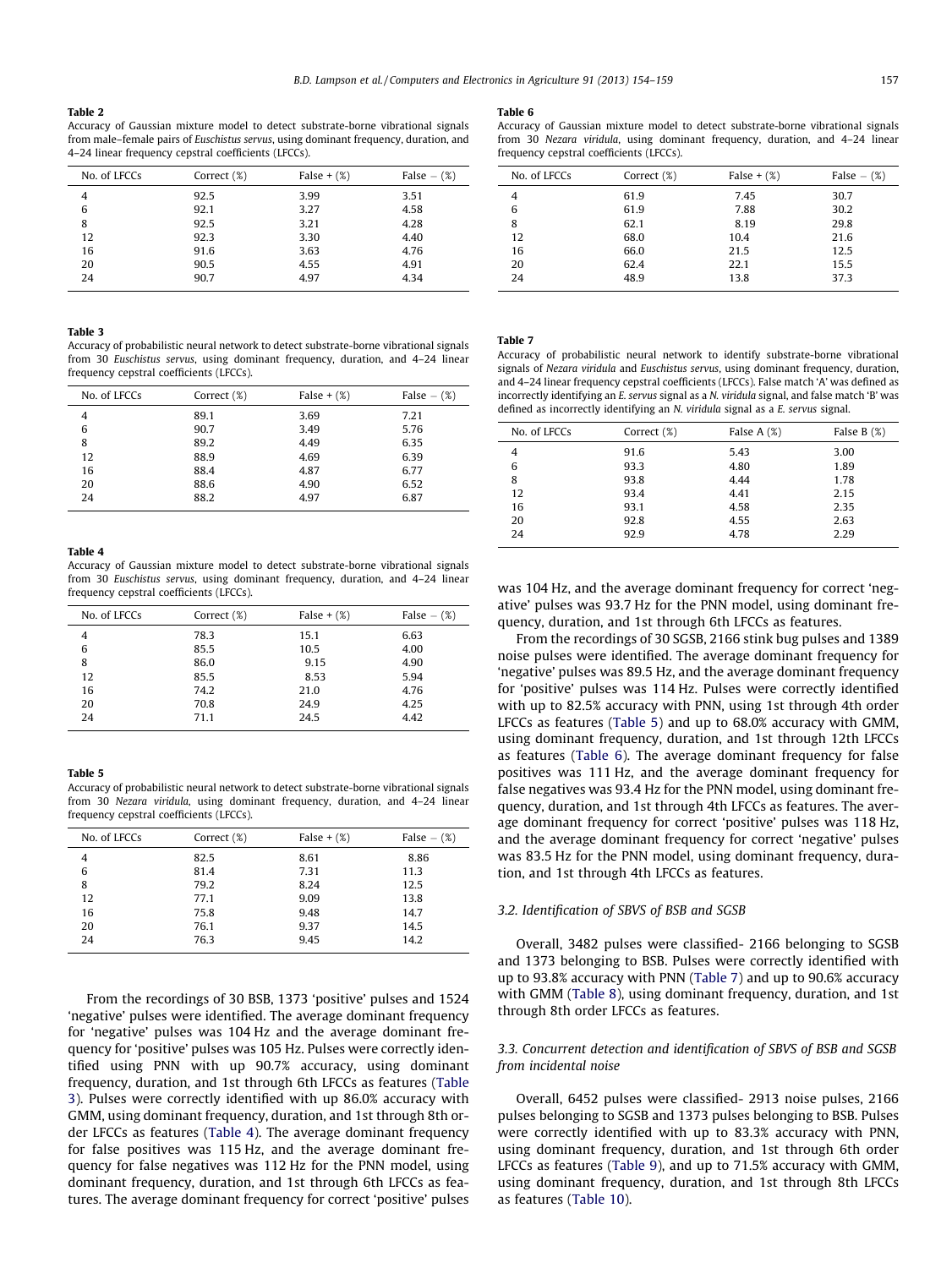#### <span id="page-4-0"></span>Table 8

Accuracy of Gaussian mixture model to identify substrate-borne vibrational signals of Nezara viridula and Euschistus servus, using dominant frequency, duration, and 4–24 linear frequency cepstral coefficients (LFCCs). False match 'A' was defined as incorrectly identifying an E. servus signal as a N. viridula signal, and false match 'B' was defined as incorrectly identifying an N. viridula signal as a E. servus signal.

| No. of LFCCs | Correct (%) | False $A(\%)$ | False $B(\%)$ |
|--------------|-------------|---------------|---------------|
| 4            | 86.3        | 7.12          | 6.58          |
| 6            | 89.8        | 6.70          | 3.48          |
| 8            | 90.6        | 7.04          | 2.35          |
| 12           | 90.5        | 8.19          | 1.30          |
| 16           | 85.6        | 6.08          | 8.28          |
| 20           | 63.1        | 3.67          | 33.2          |
| 24           | 63.3        | 3.81          | 32.9          |
|              |             |               |               |

#### Table 9

Accuracy of probabilistic neural network to concurrently detect and identify substrate-borne vibrational signals of Nezara viridula and Euschistus servus, from incidental noise using dominant frequency, duration, and 4–24 linear frequency cepstral coefficients (LFCCs). False match 'AB' was defined as incorrectly identifying an E. servus signal as a N. viridula signal, false match 'A<sub>N</sub>' was defined as incorrectly identifying an E. servus signal as noise, false match 'BA' was defined as incorrectly identifying a N. viridula signal as a E. servus signal, false match 'B<sub>N</sub>' was defined as incorrectly identifying a N. viridula signal as noise, false match ' $N_A$ ' was defined as incorrectly identifying noise as an E. servus signal, and false match  $N_B'$  was defined as incorrectly identifying noise as a N. viridula signal.

| Correct<br>(%) | $A_{B}$<br>$(\%)$ | $A_N$<br>$(\%)$ | $B_A$<br>$(\%)$ | $B_N$<br>(%) | $N_A$<br>(%) | $N_{B}$<br>(%) |
|----------------|-------------------|-----------------|-----------------|--------------|--------------|----------------|
| 82.1           | 1.38              | 3.70            | 1.01            | 6.63         | 1.32         | 3.91           |
| 83.3           | 1.22              | 2.70            | 0.589           | 7.24         | 1.29         | 3.69           |
| 82.2           | 1.02              | 2.90            | 0.682           | 7.41         | 1.52         | 4.29           |
| 80.0           | 0.961             | 2.91            | 0.899           | 8.11         | 1.86         | 5.21           |
| 80.0           | 0.914             | 2.87            | 0.682           | 8.77         | 1.88         | 4.88           |
| 79.5           | 0.992             | 2.96            | 0.760           | 8.62         | 1.89         | 5.24           |
| 79.4           | 0.961             | 2.93            | 0.775           | 8.52         | 1.89         | 5.52           |
|                |                   |                 |                 |              |              |                |

#### Table 10

Accuracy of Gaussian mixture model to concurrently detect and identify substrateborne vibrational signals of Nezara viridula and Euschistus servus, from incidental noise using dominant frequency, duration, and 4–24 linear frequency cepstral coefficients (LFCCs). False match 'A<sub>B</sub>' was defined as incorrectly identifying an  $E$ . servus signal as a N. viridula signal, false match 'A<sub>N</sub>' was defined as incorrectly identifying an E. servus signal as noise, false match 'BA' was defined as incorrectly identifying a N. viridula signal as a E. servus signal, false match 'B<sub>N</sub>' was defined as incorrectly identifying a N. viridula signal as noise, false match 'N<sub>a</sub>' was defined as incorrectly identifying noise as an E. servus signal, and false match  $N_B'$  was defined as incorrectly identifying noise as a N. viridula signal.

| No. of | Correct | $A_{\rm B}$ | $A_N$  | $B_A$  | $B_N$ | $N_A$  | $N_{B}$ |
|--------|---------|-------------|--------|--------|-------|--------|---------|
| LFCCs  | '%)     | $(\%)$      | $(\%)$ | $(\%)$ | (%)   | $(\%)$ | $(\%)$  |
| 4      | 61.2    | 2.62        | 2.48   | 2.87   | 13.2  | 8.21   | 9.41    |
| 6      | 67.4    | 2.40        | 2.03   | 1.39   | 13.1  | 6.71   | 7.01    |
| 8      | 71.5    | 2.96        | 1.41   | 1.41   | 9.55  | 5.69   | 7.49    |
| 12     | 69.9    | 3.55        | 1.47   | 0.729  | 8.73  | 5.16   | 10.5    |
| 16     | 59.5    | 3.63        | 1.02   | 1.08   | 7.44  | 8.91   | 18.4    |
| 20     | 41.9    | 1.39        | 0.667  | 18.5   | 3.75  | 13.0   | 20.8    |
| 24     | 43.4    | 1.43        | 0.636  | 18.1   | 4.48  | 19.9   | 12.0    |

## 4. Discussion

Both classification models, GMM and PNN, successfully classified BSB signals from noise. For both the single pairs of BSB and the 30 individuals of BSB, both the GMM and PNN models were over 86.0% accurate in classifying SBVS of BSB from noise. However, the PNN outperformed the GMM by 2.0% for pulses from single pairs of BSB and by 5.2% for pulses from 30 individuals of BSB, using dominant frequency, duration, and 1st through 6th order LFCCs as features. The average dominant frequency of false positives and negatives was higher than the average dominant frequency of the correctly identified pulses.

It also should be noted that the model accuracy decreased from up to 94.1% for single pairs of BSB to up to 90.7% for 30 individuals of BSB. This implies that increased instances of incidental noise reduce model accuracy. Some reductions in model accuracy could have been due to a high rate of occurrence of noise pulses occurring at the same time as signal pulses, resulting in incorrectly classified pulses.

Previous research detected locomotion and feeding sounds of the red palm weevil from noise with up to 98.8% accuracy using GMM as the classification method and mel-frequency cepstral coefficients as features in a sound-isolated box ([Pinhas et al.,](#page-5-0) [2008\)](#page-5-0) and with up to 99.5% accuracy using GMM as the classification method and 23 LFCCs and dominant frequency as features in a field setup [\(Potamitis et al., 2009\)](#page-5-0). Reduced accuracy in the present study may be due to a lower signal-to-noise ratio. Red palm weevil larvae are much larger and produce louder signals than BSB and SGSB adults; consequently, their vibrations have higher signal-tonoise ratios.

The PNN showed acceptable accuracy in detecting SBVS of SGSB from noise with >82% accuracy. However, GMM only correctly identified SBVS of SGSB from noise pulses with 68.0% accuracy. It should be noted that the average dominant frequency of false positives was closer to the average dominant frequency of correctly identified 'positive' pulses than that of 'negative' pulses. Also, the average dominant frequency of false negatives was closer to the average dominant frequency of correctly identified 'negative' pulses than that of 'positive' pulses. Both of these factors may have contributed to the misclassifications.

Both classification models, GMM and PNN, showed acceptable accuracy in identifying species of stink bugs. Both models were over 90% accurate in classifying SBVS of BSB and SGSB. However, the PNN outperformed the GMM by 3.2% using dominant frequency, duration, and 1st through 8th order LFCCs as features. Previous research classifying sounds of Hemipteran insects of a family into genera have shown accuracies of 94.4% using GMM and up to 97.9% using PNN for family Cicadidae, using dominant frequency, segment duration, and 23 LFCCs as features; however, while the methodology and results are comparable to the present study, it should be noted the research of [Ganchev and Potamitis \(2007\)](#page-5-0) and [Ganchev et al. \(2007\)](#page-5-0) classified sounds from family Cicadidae into 4 genera and only used high quality recordings with high signal-to-noise ratios.

The PNN showed acceptable accuracy in concurrent identification and detection of SBVS of BSB and SGSB from noise with up to 83.3% accuracy, using dominant frequency, duration, and 1st through 6th order LFCCs as features. However, the GMM only correctly classified SBVS of BSB and SGSB from noise pulses with up to 71.5% accuracy, using dominant frequency, duration, and 1st through 8th order LFCCs as features. Most of the incorrect classifications were made when distinguishing SBVS of SGSB from noise. These accounted for 10.9% of all classifications and for 65.5% of all classification errors made with the PNN classification model, using dominant frequency, duration, and 1st through 6th order LFCCs as features. With the GMM classification model, these classifications accounted for 17.0% of all classifications and 59.8% of all classification errors made using dominant frequency, duration, and 1st through 8th order LFCCs as features.

The PNN outperformed the GMM in both detection and identification. Because the PNN classifies unknown feature vectors according to the weighted distance from all training feature vectors instead of the distance from the average training feature vectors for each mixture component, it is better at resolving clusters of outliers than the GMM. Because stink bug species have been shown to have a repertoire of songs, this may have given the PNN advantage over GMM. Although previous research has shown over 96.9% accuracy in distinguishing feeding and movement sounds of larvae